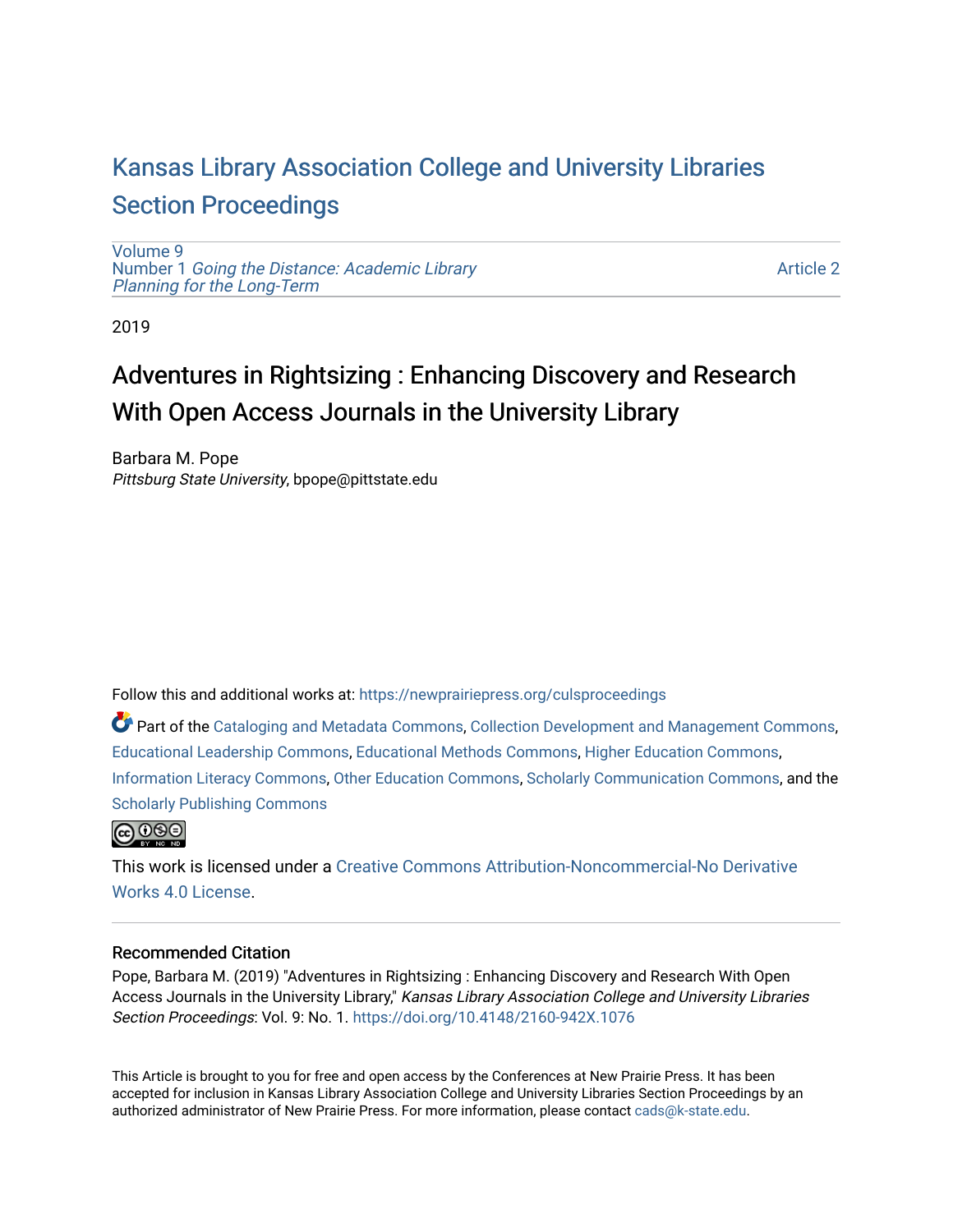## Adventures in Rightsizing : Enhancing Discovery and Research With Open Access Journals in the University Library

## Abstract

Academic libraries have long had print journal collections to support the university's discovery and research needs. However, they are also continually challenged with needs for relevant content, cost control, and space issues; some academic libraries have downsized their print journal collections as a result. Many academic libraries are replacing some print journal subscriptions with online subscriptions and supplementing with open access journals. Pittsburg State University's (PSU) Axe Library faces the challenge of providing journal access in order to support the university's needs and stay on budget. To that end, PSU drastically weeded its print journals in 2016 and later began to rightsize the subscription print and online journals. In 2017, it also began rightsizing open access journals due to noticing high usage statistics for open access journals not in the library's journal portal, duplication of open access journals in various open access databases, and bad URLs for open access journals. This article details PSU's efforts to rightsize open access journals with the goal being a relevant journal collection and services to enhance the discovery and research experience.

### Keywords

open access journals, rightsizing, academic libraries, online journals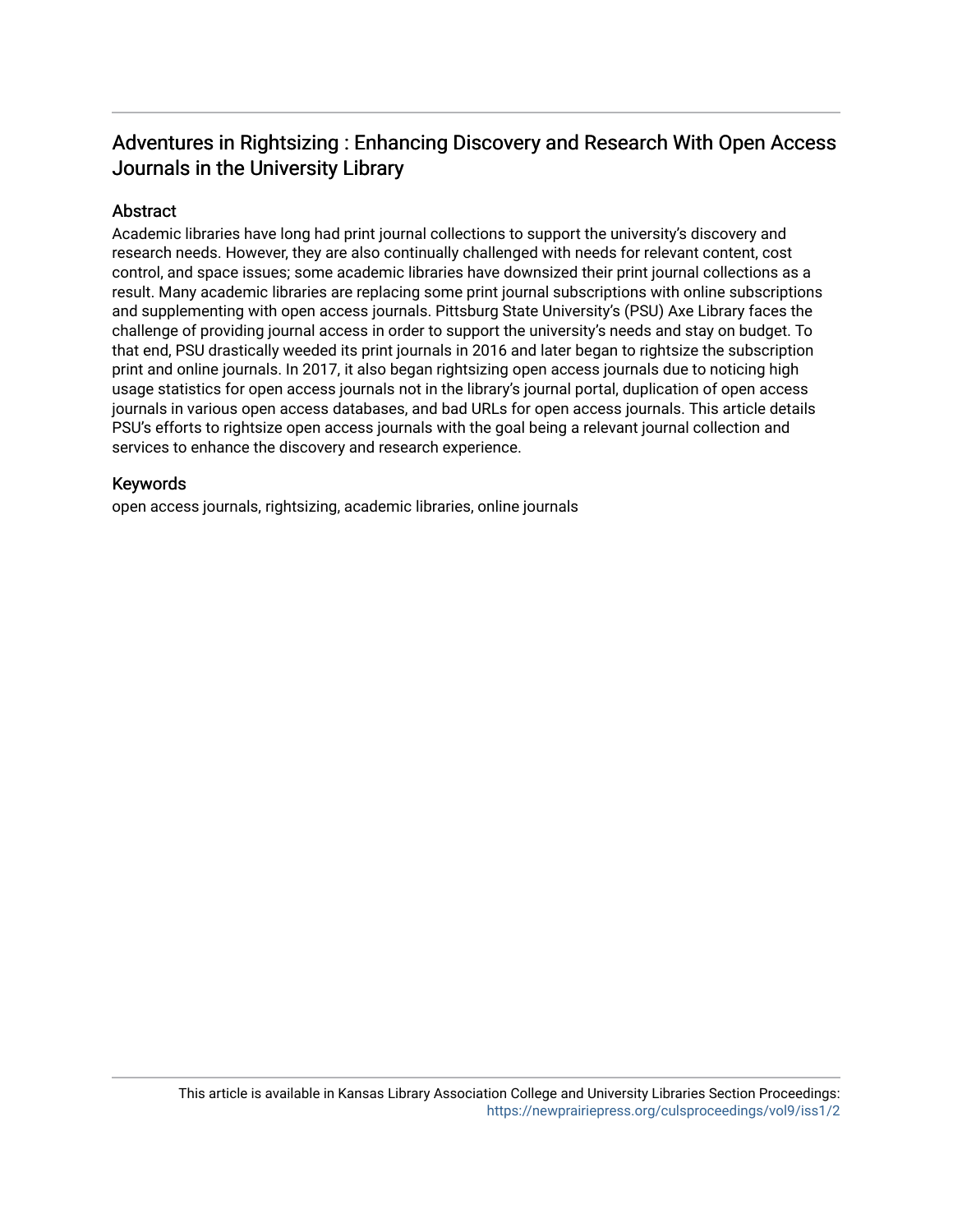#### Introduction

Print journals collection development has long been an academic librarian role. However, academic libraries are also continually challenged with flat or cut budgets, annual cost increases, need to repurpose space, and difficult collection development decisions. As a result, print journal collections have declined and online journals, including open access, have taken their place alongside. PSU's Axe Library is no exception and must balance its print and online journal collections to support the university's needs and keep up with costs. In 2016, Axe Library weeded its print journals extensively due to upcoming construction that necessitated downsizing the print collection, a situation that Suzanne Ward refers to as a "rapid response scenario" (2015, p. 120-121). However, in 2017, Axe Library began to investigate rightsizing and as a result, realized the need to rightsize its print, microfilm, and online journals, including open access journals. Rightsizing can be best defined as a deliberate shaping of collections, services, and resources to fit what is actually needed by those served (Ward, p. 8). Rightsizing can enable a library to save money by not buying unneeded subscriptions, including those that overlap with other access, and spend money on needed resources instead. However, with open access journals, cost is a non-issue, but libraries can rightsize open access journals they provide access to and others patrons are using by examining data and ask if they are relevant for the university's discovery and scholarship needs.

To that end, academic libraries that want to provide open access journals for patrons must determine what process they should use to sustainably select them for the collection and provide access. In addition, open access journals present both benefits and challenges to academic libraries and their users. For example, they offer increased access to research and other scholarship in a variety of disciplines. Some open access journals are indexed in databases and discovery tools, so providing access can enable nearly seamless linking to full text without passwords to patrons on and off campus. One of the benefits is, of course, no subscription cost, which allows the library to provide access to potentially valuable material they may not otherwise have. However, they are not without pitfalls. One big challenge is that some are not peer reviewed or have questionable manuscript solicitation and publishing practices, as well as unstable websites and linking issues. However, others have rigorous peer review and standards equal to commercially published journals and provide access to cutting edge research and scholarship. Because many open access journals publish quality literature, academic libraries can use them to supplement subscriptions and expand access to relevant journals to serve the university's discovery and scholarship needs.

In addition, open access journals may already be getting used by university faculty or students because of the relevance to their discipline. This use can be measured through usage statistics collection sources, such as COUNTER or other statistics available from publishers or vendors. Faculty and students may also request open access journal articles on interlibrary loan because they are unaware that they are open access or ask that the library provide access on its website or in its catalog. This author submits that usage by the university community may be the best indicator of the need for an open access journal to be added to the library's resources. This article will detail some of the challenges of open access journals as well as enhancing the discovery and research experience and avoiding pitfalls.

#### Literature Review

Peer reviewed, scholarly journals are mainstays for academic libraries to support university discovery and scholarship needs, but flat and declining budgets have made providing subscription journals challenging (Johnson, 2018, p. 119-120).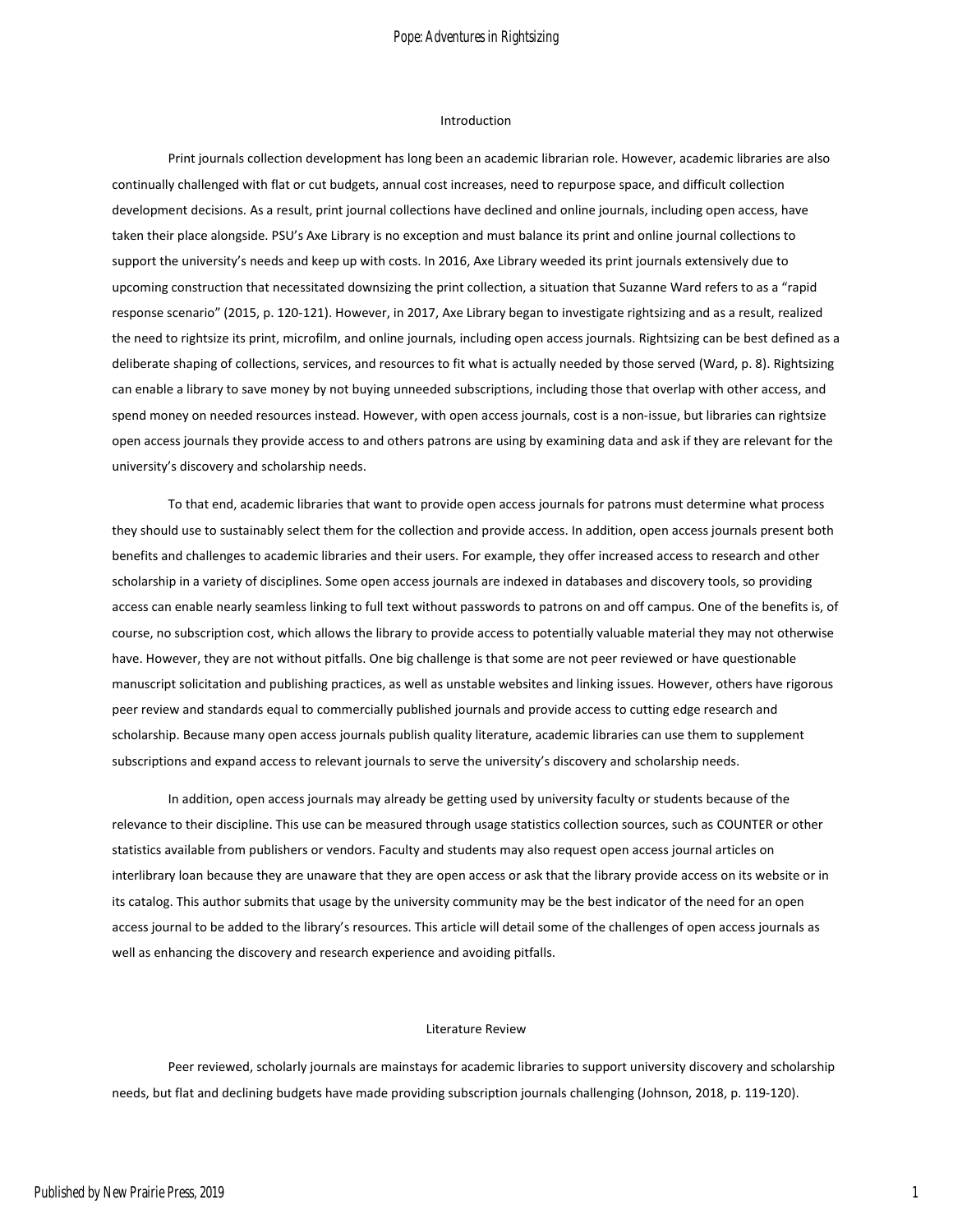#### *Kansas Library Association College and University Libraries Section Proceedings, Vol. 9 [2019], No. 1, Art. 2*

Johnson adds that the "cost of periodicals has been increasing at a higher rate than US inflation and usually in excess of most libraries' collection budgets" (p. 119). David Free, author of "2017 Academic Library Trends and Statistics" in *C&RL News* noted that in 2017, on average, academic libraries spent 73.8% of their materials budgets on "ongoing subscriptions" (2018, p. 407). Piwowar notes that the "increasing growth in the cost of toll-access subscriptions, … has begun to force libraries and other institutions to initiate large-scale subscription cancellations …" (2018, p. 2). While at one time, print journal ownership was the norm and even preferred, academic libraries' print journal collections are declining while online journals access increases and space is reallocated (Ward, p. 8-9). This shift is part of what Rick Anderson says has led to a conflict of philosophies in research libraries where one side says research libraries serve the university and the other aims to improve "the world of scholarly communication" (2016, p. 50-51). In addition, online journals appeal to the university community due to their relevance and accessibility, and as Ward notes, patrons of the future "may be … less concerned about where a particular article appears" than in its relevance (p. 130). While online access to journals is often preferred, even large libraries cannot subscribe to all journals; rightsizing allows libraries to improve access through evidence based planning.

The concept of rightsizing was developed in industry and according to the *Oxford English Dictionary*, which notes the term's first known use in print, when it was discussed in a 1987 *Black Enterprise* article which referred to the downsizing of company employees. However, Suzanne Ward, author of *Rightsizing the Academic Library Collection*, applies it to academic libraries and describes it as "the strategic, thoughtful, balanced, and planned process whereby librarians shape the collection by taking into account … disciplinary differences; the impact of electronic resources on study, teaching, and research; … [and] previous use based on circulation statistics" (p. 8). Ward emphasizes that rightsizing is not just weeding, but is a continual process of removing obsolete material and adding new, relevant material (Ward, p. viii). While Ward does not specifically mention open access journals in her book, this author submits that rightsizing can be applied to them also.

Some authors note that the term open access journals covers a broad spectrum of types, including gold open access journals, where all articles are available immediately, to hybrid open access, where specific articles are open access when an author pays a fee (Piwowar, p. 3). While open access journals are used in many academic libraries, Bulock and Hosburgh relate the difficulties that some libraries encounter in managing them, including outdated title and holdings data in ERMs and linking problems, necessitating library staff to manage them (2015, p. 84). Online resources, subscription and open access, sometimes have issues, such as metadata problems, unreliable websites, and proxy problems, among others. Some respondents to Bulock and Hosburgh's survey criticized ERMs for "lack of functionality" and said that they must resolve technical problems themselves, while others indicated that open access journals are "no more problematic than subscription-based electronic resources" (p. 84). However, Bulock and Hosburgh note that their survey shows that the biggest challenges when dealing with open access journals are difficulties keeping up with "sheer number of … resources, … 'unreliability' ... and lack of OA collection development criteria" (p. 84). They add that providing access to hybrid open access journals is problematic, because only some articles are available (Bulock and Hosburgh, p. 81).

For subscription journals, academic libraries may utilize collection development criteria, such as cost, usage statistics or projected usage, curriculum and research needs, faculty requests for access, indexing, and "duplication of existing library resources" (Johnson, p. 126-127). However, for open access journals, cost is a non-issue, and peer review status and publication standards vary from one to another. Some open access journals have been described as "predatory" because they prey on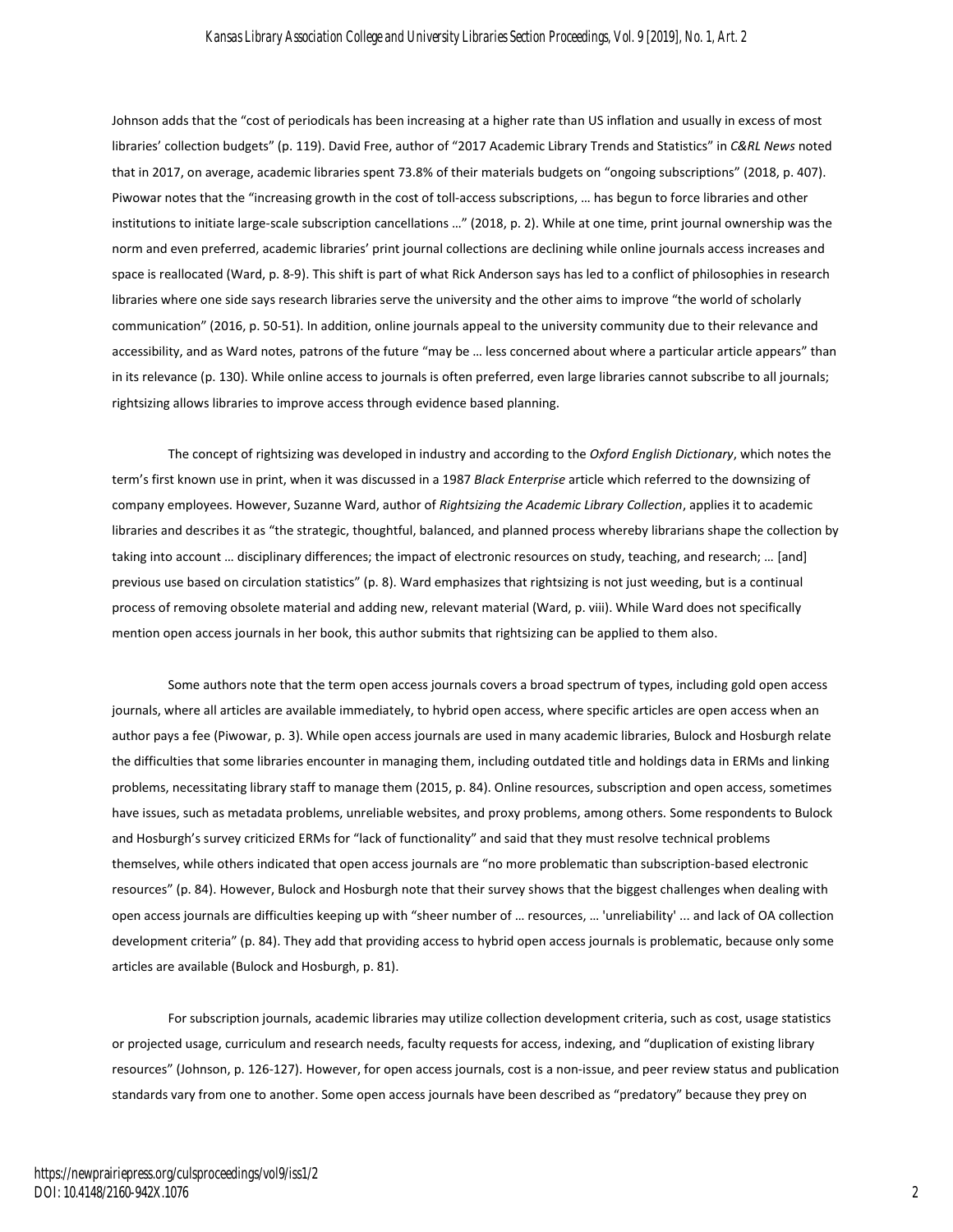#### Pope: Adventures in Rightsizing

unsuspecting researchers who wish to publish their research. Andrews notes that the main problem with predatory open access journals is that "that the articles ... do not undergo rigorous peer review" (2018). Peer review is a stopgap to publishing bad research; without it, flawed research can be published and later, other authors could cite it unaware of the problem. In addition, some reports say that after some predatory open access journals accept an article for publication, the journal editors may inform the author of a fee (Pettit, 2018; Johnson, p. 130). Andrews quotes Dr. Jeff Clements who explains that "'open access' … science is not what it seems" as seemingly legitimate journals "seek to exploit the open-access model to make easy money" by charging fees to publish articles without peer review.

Some open access journals are indexed in databases and discovery tools, which increases their accessibility. However, there are thousands of open access journals, which makes sustainably and thoughtfully managing them difficult. The difficulty lays in locating titles, evaluating them and their websites, making them accessible, and following up on access problems. Peggy Johnson emphasizes the necessity of collection development policies for library collections of all types (p. 83). She adds that online resources should be evaluated for open URL compliance and metadata availability (p. 127), which affect the usability of any online resource. Johnson adds that open access resources collection development "can be … time consuming, … [and] each library should decide the extent to which the benefits … justify" the time involved (p. 147-148).

#### Problem

It is no secret that the print collections of academic libraries nationwide have been declining due to the need to reallocate space, budget woes, and annual cost increases for library materials. There is no arguing with the fact that open access has grown substantially over the years and new open access journals are springing up everywhere. They are published by non-profit publishers and commercial publishers alike, making scholarship more and more available worldwide. However, peer review and publication standards vary from title to title. While open access journals should not entirely replace subscription journals, they can supplement subscriptions. Therefore, providing access to relevant, peer reviewed, open access journals positively impacts the university community, as faculty and students may already be using them. However, due to the large volume of open access journals, locating them, evaluating them, creating access, and dealing with access problems may not be sustainable for some libraries due to the staff time involved. While some libraries may catalog open access journals, others may have a journal portal, marc records service, use a discovery tool, or simply provide links on a website. All of these are valid methods to provide access. However, it is more sustainable if the library uses an evidence based approach to locate, evaluate, select, and provide access to them. This article will detail one library's experience with rightsizing open access journals.

#### Method

PSU's Axe Library began a project to rightsize open access journals for the university community to access in 2017 after noticing issues that prompted changes in the library's status quo in dealing with open access journals. The library's method for the project was simple, but it took time to gather initial data and implement it. Then, the library continued to gather follow up data in order gauge the effect and whether the process should be continued. Documenting the initial and follow-up data served to prove that providing access to open access journals via the library's journal portal, discovery tool, and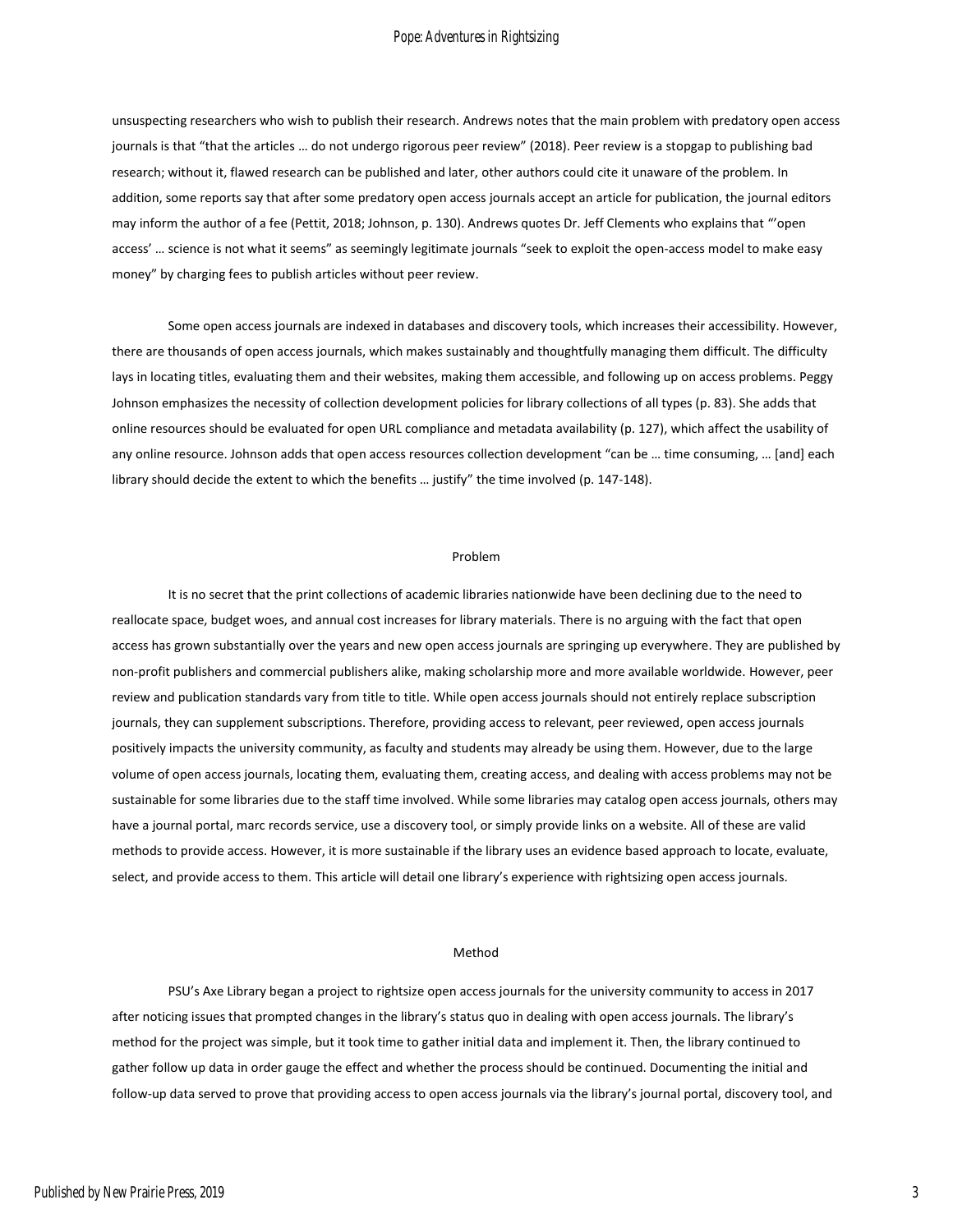#### *Kansas Library Association College and University Libraries Section Proceedings, Vol. 9 [2019], No. 1, Art. 2*

open URL resolver improves their accessibility. To begin the process, the library downloaded 2016 usage statistics from publishers and the library's usage statistics assessment tool. At that time, the only goal was examining subscription journal usage statistics.

In the case of PSU, the library noticed that there was high usage on a title that was not a subscription, which seemed odd. So, to test if it was a fluke or an isolated case and see what titles are being used most, the library copied and pasted the report into another spreadsheet, deleted the columns except for the title, ISSN, and reporting period total, and then sorted the report by most to least usage. The results were surprising; after investigation, the library found that the most used titles were a mixture of gold and hybrid open access journals as well as subscription. The gold and hybrid open access journals were not in the library's electronic resource management system (ERM), so they were not being accessed through the library but were being used within the library's internet protocol ranges.

After examining the usage data and evaluating the high usage open access journals for peer review, relevance to the university's needs, indexing, predatory open access journal characteristics, and the reliability of the websites, the library added some of the gold open access journals to the ERM. However, the library did not add any hybrid open access journals since only select articles are available. The library repeated this process with every publisher for which the library has subscriptions and usage statistics. In addition, PSU uses COUNTER statistics through its ERM vendor, where usage statistics of open access journals from various publishers is available. Many of the added open access journals are already indexed in databases to which the library has access, which makes them more accessible. In addition, the library also added new titles which had no recorded usage, but were relevant to the university discovery and scholarship needs. The library documented the open access journals that it added to the ERM in 2017, their ISSNs, and usage statistics for 2016, 2017, 2018, and 2019 (through June 2019). The library continued to add data and make calculations using the data to attempt to find out the percentages of added and updated titles on the usage statistics. The final version of the compiled data is available online and is listed in the references (Pope, 2019).

To find information on the journals to evaluate them, PSU'S Axe Library utilized publisher websites, Scimago, and the Directory of Open Access Journals. The publisher's website will sometimes indicate a journal's peer review status, as well as describe the submission and peer review process, and where the journal is indexed, but some do not. Academic libraries wishing to add open access journals to their collections should be wary of adding all open access journals or adding them without evaluation, as some are not peer reviewed or have predatory manuscript solicitation practices. Others may charge submission and publishing fees to authors. The author recommends searching for journals in the Directory of Open Access Journals, which lists the journal's peer review status, length of time from submission to publication, submission charge, and article processing charge. The "Principles of Transparency and Best Practice in Scholarly Publishing" criteria on the Directory of Open Access Journals website was developed by Committee on Publication Ethics, the Directory of Open Access Journals, the Open Access Scholarly Publishers Association, and the World Association of Medical Editors. Directory of Open Access Journals utilizes the criteria to evaluate journals in its database; those journals meeting the criteria are given the DOAJ seal, as indicated by a gold circle with the letters DOAJ on it. Currently, 1,319 journals out of a total of 13,491 journals have the DOAJ seal. Another reliable source is Scimago, which "combines … indicators based on research performance, innovation outputs and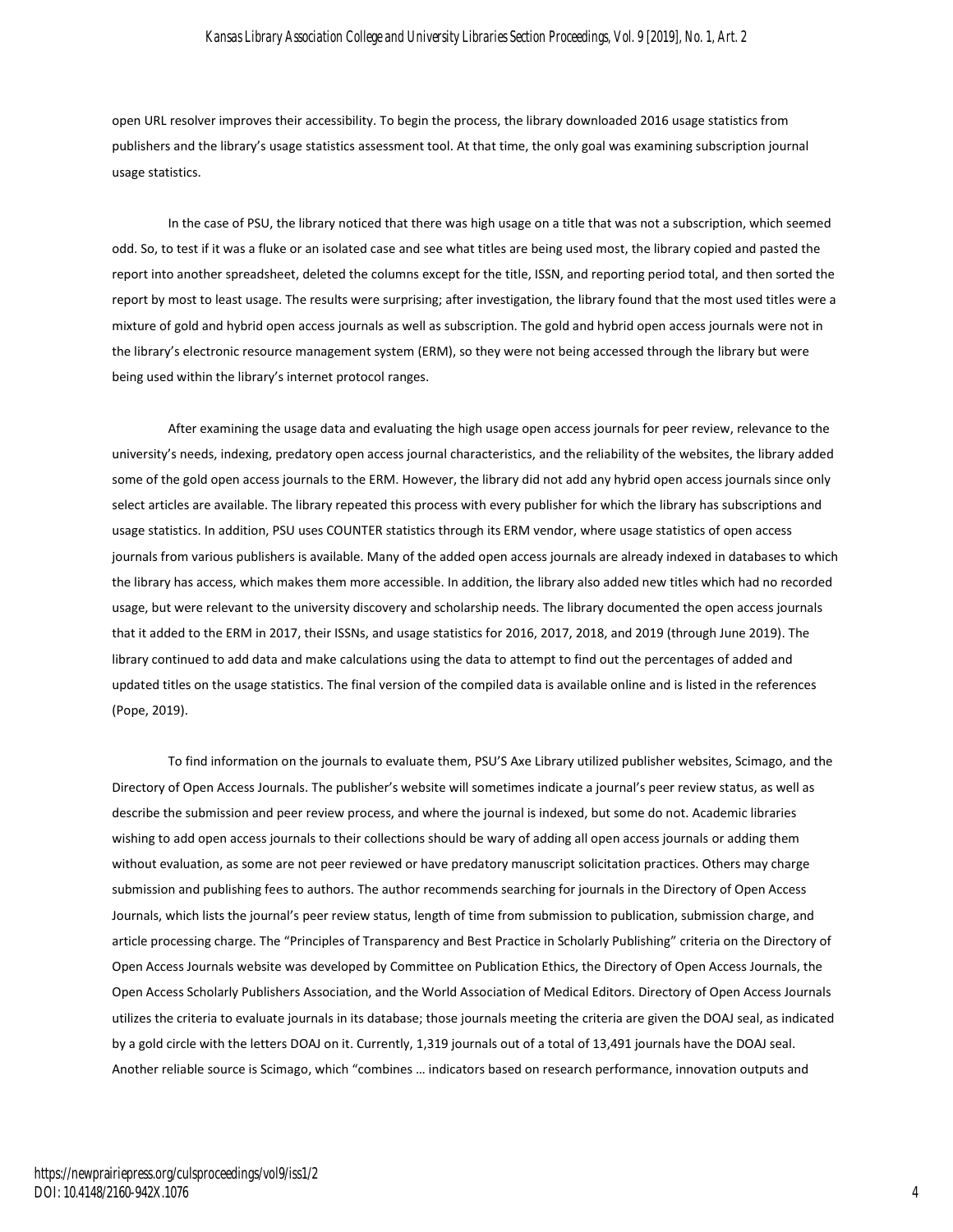societal impact measured by their web visibility" and gives journals scores, which note the value of the journal's influence and those that cite them.

Another issue arose when the library decided to discontinue marc records service for online journals. This decision was partially a budgetary decision, but also based on the knowledge that the library's patrons primarily access online journal content through the library's discovery tool, the open URL resolver, and the journal portal, not the online catalog. Before deleting the marc records from the online catalog, the systems librarian did a link checker report in the library's online catalog and found thousands of open access journals whose URLs were not linking or were being redirected to other sites. After reviewing the report, the library found that many of the journals on the list had moved to other websites or disappeared and no source could be found. In addition, some were not relevant to PSU's discovery and research needs. The library went through the list and deleted from the library's ERM holdings the irrelevant journals and those whose websites were unreliable or no longer existed. The library fixed the URLs in its ERM for those titles which were both relevant and available from a reliable source. While discontinuing its marc records service was a good move from PSU's Axe Library, it may not be for all libraries. The library has not noticed any negative effects as a result of discontinuing marc records service for its online journals.

Another issue the library wanted to address was due to cancelling a database subscription, the indexing of which was duplicated elsewhere. However, some of the full text content was from open access journals not duplicated in the library's collection and the library wanted to provide access. The library added many of those open access journals to the ERM. Adding those open access journals to the ERM makes them accessible in the journal portal, the open URL resolver, and the library's discovery tool. Other libraries may provide access to the journals in the online catalog by cataloging them, through a marc records service, or by providing links to them on a website. While PSU utilizes a commercial ERM, as well as a discovery tool to provide nearly seamless online journal access, the author notes that there are open access ERMs and discovery tools available.

The next obstacle to conquer was an excessive amount of overlap among the various open access journals databases the library uses, such as Directory of Open Access Journals, which aggregates open access journal data from many different sources, and also open access databases direct from publishers, among others. While in most cases, the overlap does not cause a big problem, having many links for the same journals, some of which go to the same URL, can be confusing for patrons who are not sure what to click on to access the journal.

To locate the extensive overlap more easily and sustainably, the library used the overlap analysis tool in the library's ERM to analyze all of the library's open access journal databases. The tool produces a report that allows the library to make decisions about what links to delete. The report shows the journal title, ISSN, and which of the databases in the comparison have holdings of the journal. Any library doing this report in an ERM can access the holdings data in the ERM and delete access for a journal title in a database.

As a result of running the overlap analysis report, the library found that many open access journals were in two or more different open access databases that all pointed to the same URL. Sometimes, the URLs for one or more of them were wrong. The library examined each title on the report and picked the source with the stable URL, updated the bad URLs, and deleted the duplicates. Eliminating excessive duplication and unreliable links also served to improve open URL linking, and possibly increase usage statistics. It has also eliminated some confusion of patrons in locating full text or having multiple links to click to access journals.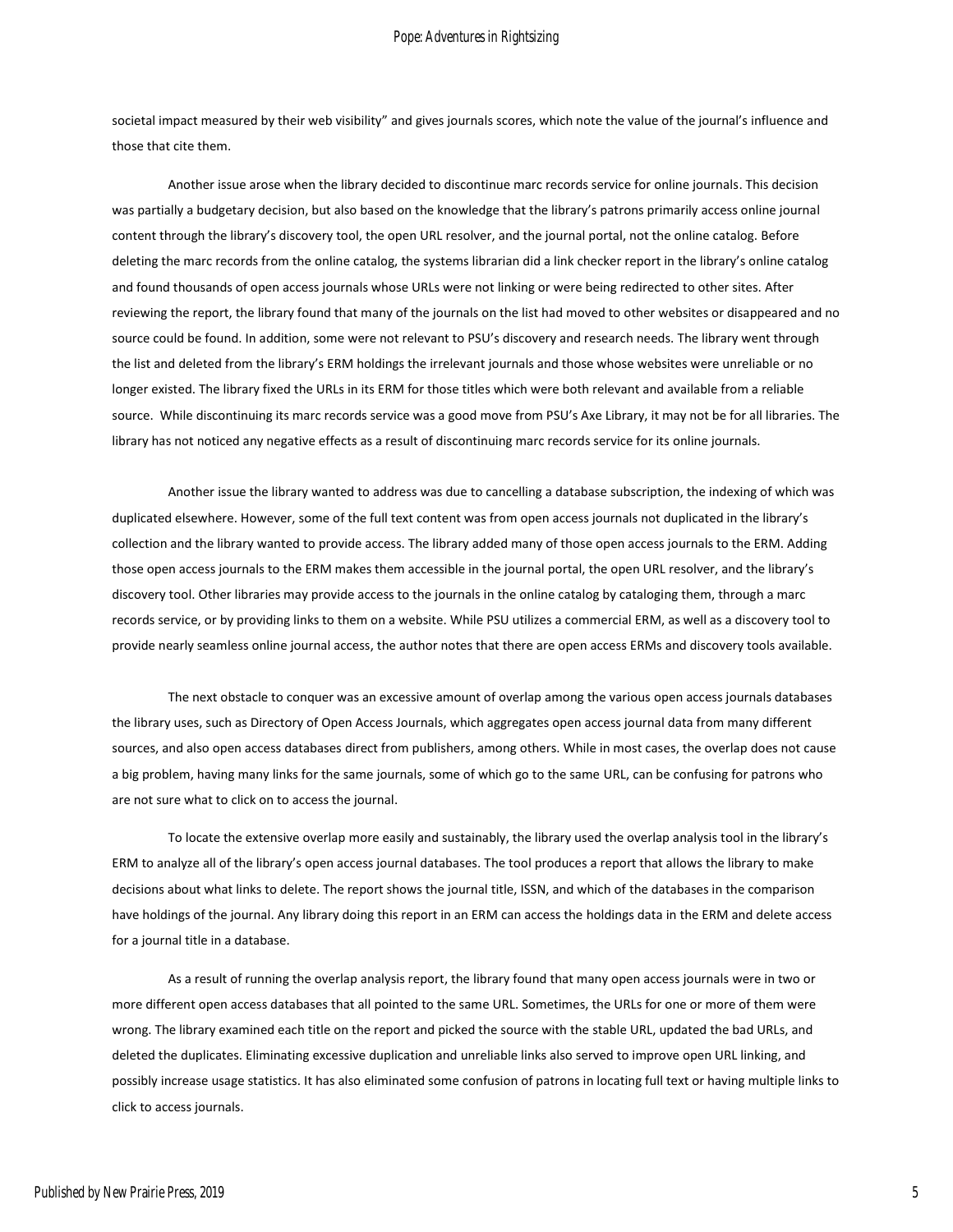#### Data

In 2017, PSU added 236 open access journals to the library's ERM and updated the URLs of 111 other open access journals. PSU also tracked the usage statistics of the total 347 open access journals for 2017 and 2018. 51.69% of the added titles and 45.95% of the updated titles increased in usage from 2016 through 2018. Out of the total added and updated open access journals, 49.86% of titles increased in usage from 2016 to 2018. PSU continued to track usage of the original journals list through mid-2019. While the library only has usage data for some titles through thru mid-2019, out of the original open access journals list, 15.68% of the added titles and 10.81% of the updated titles increased in usage from 2016 through mid-2019. Out of the total added and updated open access journals, 14.12% of them increased in usage from 2016 through mid-2019. However, of the journals that had no prior usage and were added due to their relevance to PSU's discovery and scholarship needs, some were not used at all. PSU has continued to track usage statistics on the original journals list and has also created new lists of open access journals through examining usage statistics, evaluating them, adding them to the ERM, and tracking their usage. The final version of the original list of open access journals added and updated in 2017 is available online and a link is available in the references (Pope).

#### Discussion

Evaluating usage statistics for what journals are getting used that are not subscriptions proved to be a successful action that helped PSU's Axe Library to drill down to what open access journals to actually evaluate for possibly adding to the ERM. However, the library also added access to journals which had no prior usage, but were relevant to PSU's discovery and scholarship needs, or so it was believed, but some of them were not used. Therefore, the author has concluded that adding access to open access journals that are peer reviewed journals and seem to be relevant is less successful overall than following usage statistics as an additional predictor of future usage. PSU has continued to track usage statistics and has continued to seek out high usage open access journals, evaluate them, add them to the ERM, and track their usage.

Rightsizing is an evidence-based approach to shaping and molding a library's collections and service and will help academic libraries to shape and mold their collections and services to what is needed. However, Peggy Johnson emphasizes collection development policies are also necessary to give a general framework for making decisions about a library's collection. She likens not having a collection development policy to "businesses without business plans. Without a plan, the owner and employees lack a clear understanding of what the business is doing now and what it will do in the future" (83). The author is seeking to establish standard collection development criteria for open access journals to be used by libraries.

#### Conclusion

Rightsizing is an evidence based approach to shaping a library's collections and services to what is actually needed to support the university's discovery and scholarship needs. This approach helped PSU's Axe Library to not only use its periodicals collection budget more wisely, but also figure out how to expand access to peer reviewed, open access journals, many of which were already being used by the university community. PSU also used the data to delete those open access journals that were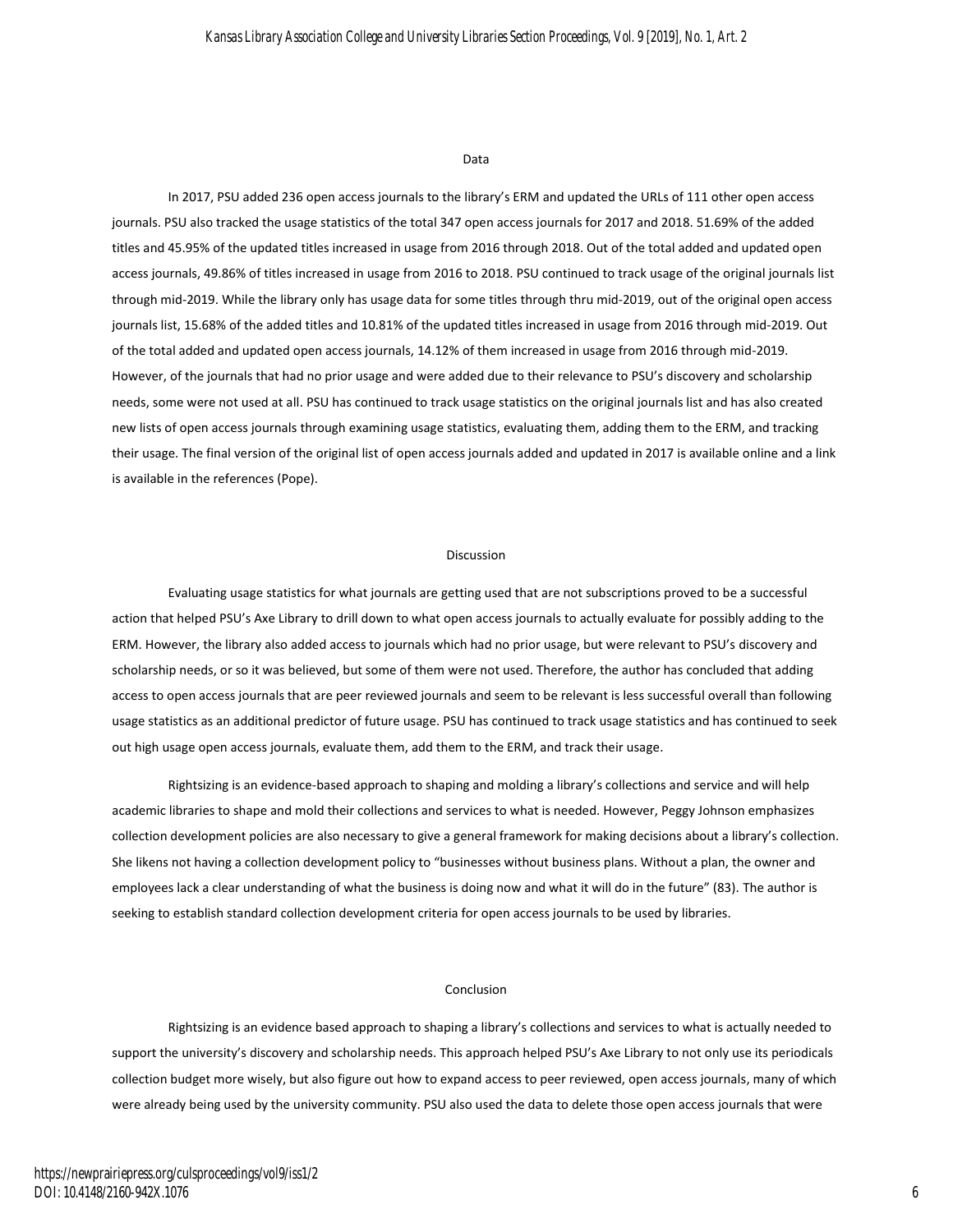#### Pope: Adventures in Rightsizing

irrelevant or whose websites no longer exist, and also update many bad URLs. The author submits that libraries should not add all open access journals to its collection, because not all are relevant to the university community and not all are of good quality. The costs of this venture are the time to evaluate open access journals and after selecting them, establish access through a library website, journal portal, discovery tool, open URL resolver, or online catalog. Other costs may involve a service, such as a journal portal, discovery service, marc records service, or links on a website.

For other libraries that may be facing similar challenges, this author submits that rightsizing the library's subscription and open access journals is a valid method to expand access to relevant and timely peer reviewed journals in order to better serve the university community. It is worth it for academic libraries to peruse usage statistics and other data on journals other than subscriptions; usage statistics help the library to zero in on titles to examine and increase the sustainability of the rightsizing project. Other factors, such as peer review, discovery, scholarship, predatory open access journal characteristics, indexing, and website reliability are factors that libraries should also examine. Article publishing charges that authors pay to publish articles open access are also a factor academic libraries may want to look at, but PSU has yet to do this.